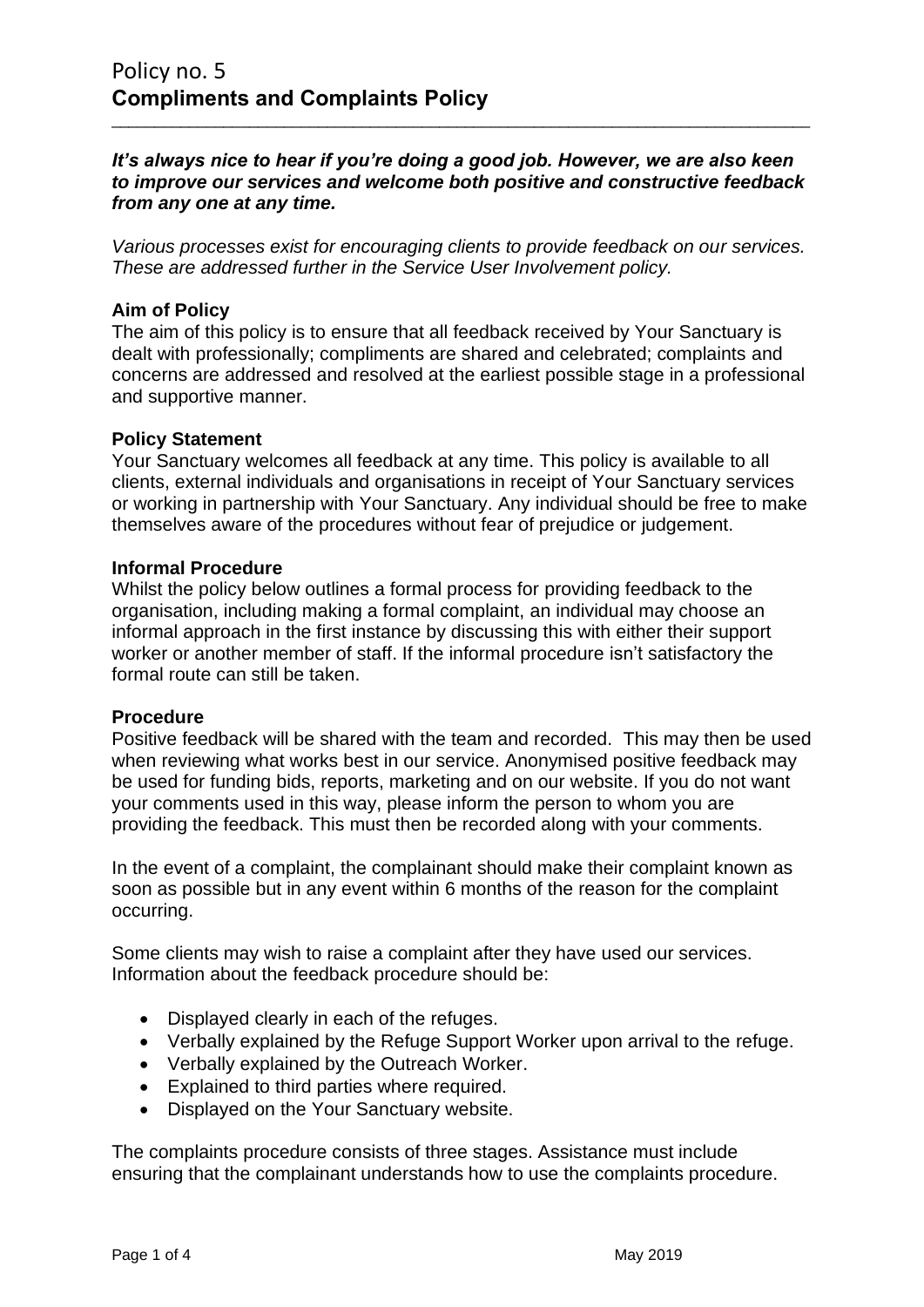The emphasis at each stage of the complaints procedure is on resolving the problem in a fair and appropriate manner as soon as possible; however, the formal schedule is outlined below.

\_\_\_\_\_\_\_\_\_\_\_\_\_\_\_\_\_\_\_\_\_\_\_\_\_\_\_\_\_\_\_\_\_\_\_\_\_\_\_\_\_\_\_\_\_\_\_\_\_\_\_\_\_\_\_\_\_\_\_\_\_\_\_\_\_\_\_\_\_\_\_\_\_\_\_\_\_\_\_\_\_

## **Stage 1**

We try to resolve simple stage one complaints within five working days; if it is going to take longer we will let you know. We aim to provide a full response within 10 working days.

#### **Stage 2**

We will acknowledge your request for a further investigation within 5 working days. We aim to provide a provisional response within 20 working days. Complex complaints may take longer and if this is the case we will keep you informed.

#### **Stage 3**

We will acknowledge your request for a further investigation within 5 working days. As stage three investigators and respondents are volunteer Trustees we need to acknowledge that a stage three response will take longer than a stage two. We aim to acknowledge your request for a further investigation within 5 working days. We aim to provide a provisional response within 30 working days. Complex complaints may take longer and if this is the case we will keep you informed.

## **Stage 1**

The complaint should be brought to the attention of an Operations Manager who will undertake to review the initial complaint.

The complainant should be given a copy of this procedure.

The complaint should be recorded by the Manager dealing with the complaint and include the following details:

- Initial complaint(s).
- Date complaint(s) made.
- Dates of events occurred.
- Person(s) involved.

The Manager should, within three working days, arrange to meet with or speak to the complainant to establish the issue needing resolving, and discuss with them possible ways of resolving the problem.

The Manager should inform the complainant of the outcome of the complaint and highlight:

- Outline of complaint details
- Action taken
- What actions by whom and when
- Whether or not the complaint was resolved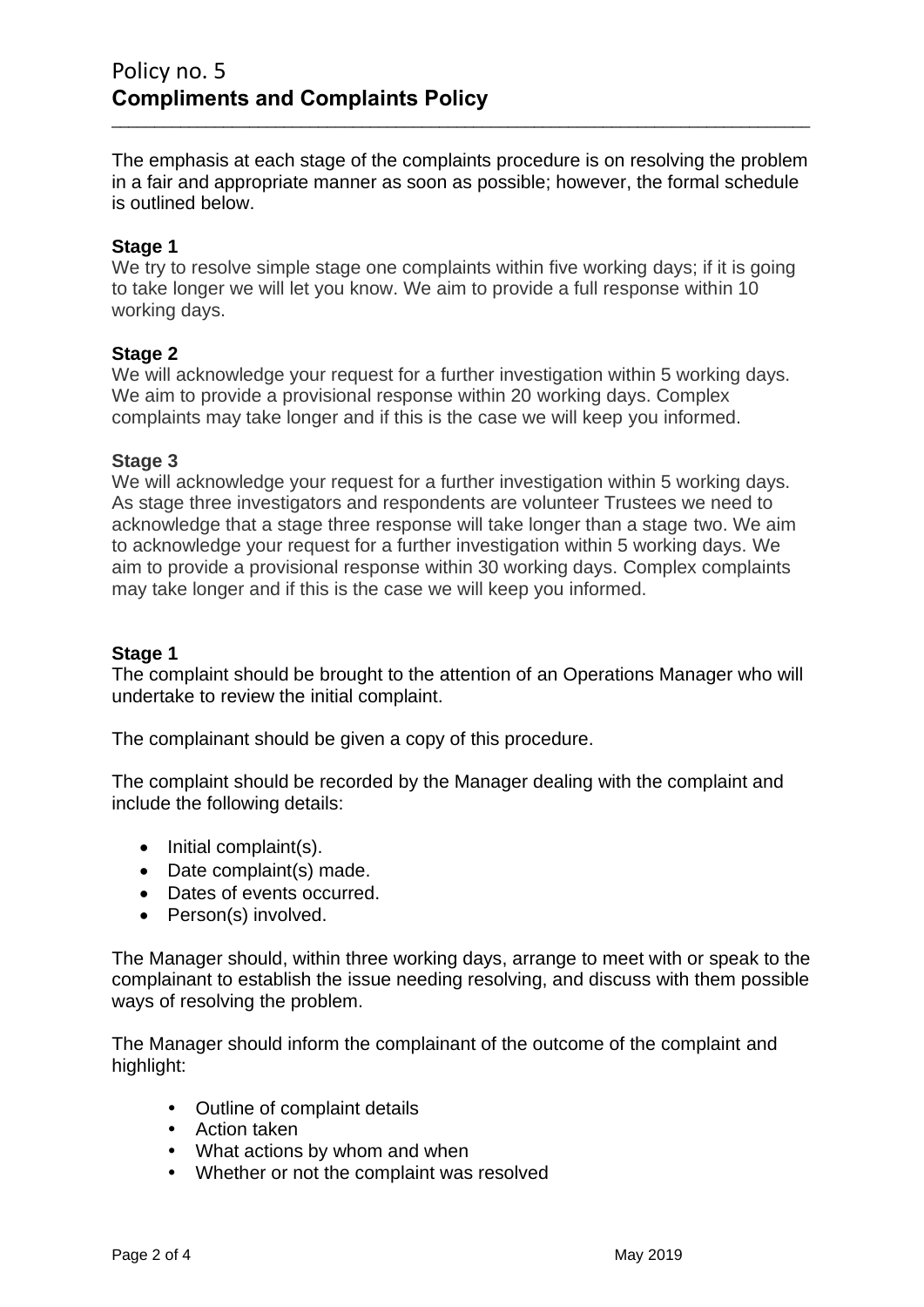If a satisfactory outcome is not achieved, the complainant will be informed that they can take the matter on to the next stage, the Manager dealing with the complaint should notify the CEO. This notification should occur within 5 working days of the completion of stage 1.

\_\_\_\_\_\_\_\_\_\_\_\_\_\_\_\_\_\_\_\_\_\_\_\_\_\_\_\_\_\_\_\_\_\_\_\_\_\_\_\_\_\_\_\_\_\_\_\_\_\_\_\_\_\_\_\_\_\_\_\_\_\_\_\_\_\_\_\_\_\_\_\_\_\_\_\_\_\_\_\_\_

## **Stage 2**

Where there has not been a satisfactory outcome for the complaint the CEO will lead the investigation at stage 2.

The CEO will meet with or speak to the complainant and establish what aspect of the complaint is still unresolved. The CEO should then meet with or speak to the Manager handling the complaint and anyone else she sees fit, to establish what has been done to date.

Following this the CEO will produce a report on the complaint: normally the report should be completed within 15 working days.

- Evaluating the actions that have taken place to date to try and resolve the problem.
- Identifying any area(s) of remaining dissatisfaction
- Recommending further means of resolving the problem.

The CEO will also comment on whether procedures and practices have been followed and whether any disciplinary, practice or policy issues arise from the situation.

The complainant and all concerned will be sent a letter explaining the outcome of the CEOs Investigation. The letter will highlight that there is a third stage and give information about how to take the complaint forward to the next stage, if unresolved.

A brief note of the outcome of stage 2 should also be recorded.

#### **Stage 3**

The CEO should write to the Board of Trustees stating what aspect(s) of the complaint needs to be taken forward into stage 3.

The Board of Trustees will review all of the information and interview those involved, if necessary. They will then produce a report on the complaint and responses to it evaluating and recommending whether there are other actions or responses that could be taken in resolving the complaint and judging whether or not the complaint is substantiated.

A brief note of the outcome of this stage will be recorded and signed by the Board of Trustees.

A letter will be sent to the complainant and all concerned explaining the reasons for the decisions.